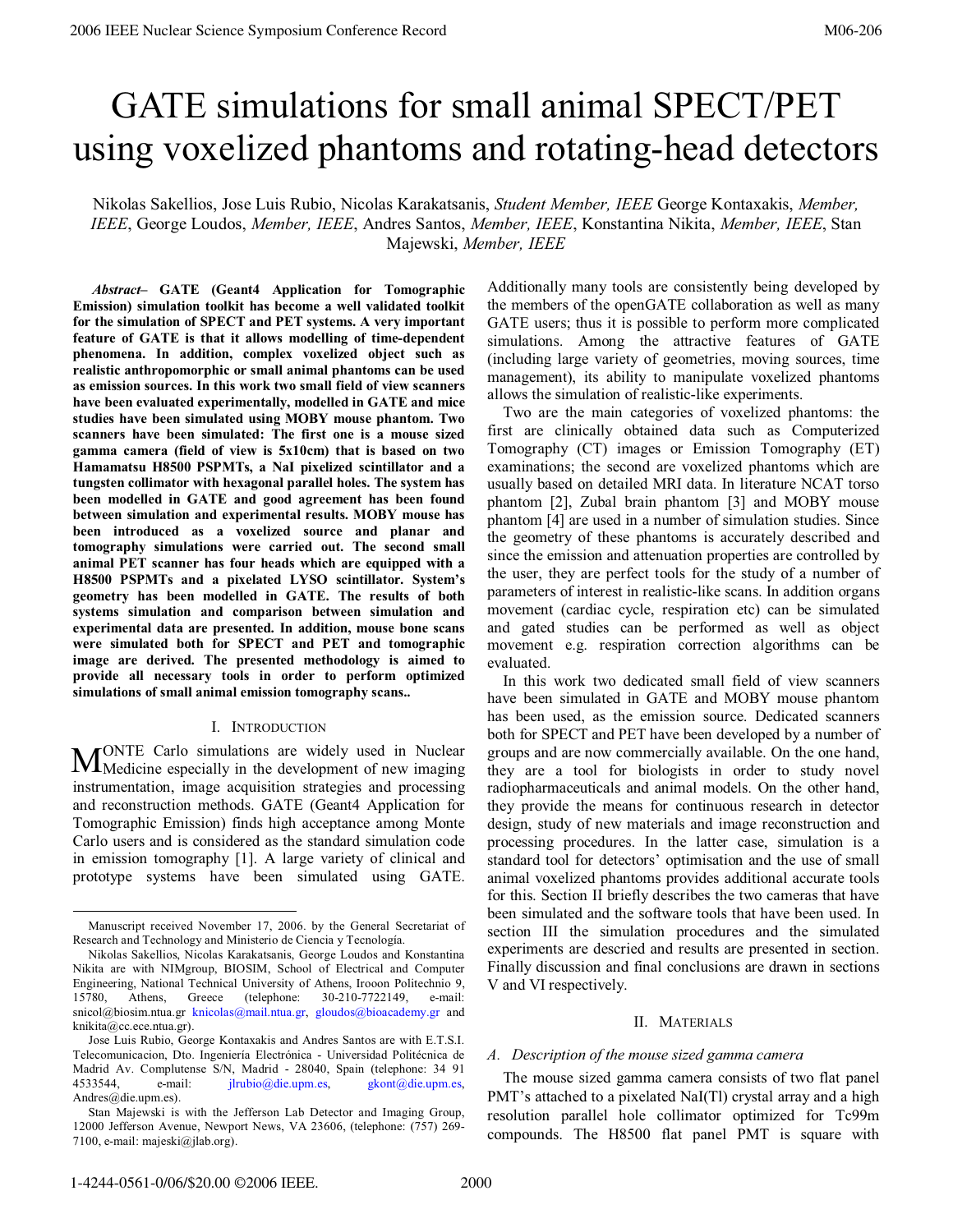external dimensions 52mm x 52mm and 34mm thick and has an active area of 49mm x 49mm. The NaI(Tl) crystal has an active area of 98mm x 48mm approximately to match the active region of the flat panel phototubes and crystal pixels are 1mm x 1mm x 5mm with 0.2mm septa. The array is viewed through a 3 mm glass window and encapsulation is completed by an aluminum cover 50μm thick. The crystal array is surrounded by a protective outer perimeter of 2mm crystal pixels to maintain the integrity of the scintillator. A high resolution parallel hole collimator with 25mm thickness and an active area of 52mm x 105mm is used. The flat-to-flat distance of the hexagonal holes is 1.2mm and the septal distance is 0.2mm and 0.4mm thick (septum walls are either single or double owing to manufacturing reasons). A tungsten 8mm thick box with external dimensions 140mm x 82mm x 107mm is used to host the detector. An aluminium entrance window, 0.5mm thick, is placed in front of the collimator.

## *B. Description of the mini PET*

The small animal PET system consists of 4 detector heads with a distance of 80mm between the opposite detector heads. Each detector head includes a block LSO crystal with 30 crystals in the transaxial and 35 crystals in the axial direction and total dimensions of 48mm x 56mm and 12mm thick. The crystal dimensions are 1.5mm x 1.5mm x 12mm . The block detector is attached to a H8500 flat panel position sensitive PMT. The coincidence time window is 12ns and the energy resolution is 6.63% .

# *C. GATE and computer resources*

GATE is a Monte Carlo simulation package optimized for simulations in emission tomography. GATE has been well validated and is currently used by a large number of groups worldwide. It is an open source software is an open-source extension of the GEANT4 Monte Carlo toolkit and the ROOT object oriented data analysis framework. In this work Gate version 3.0.0 was used. Simulations were carried out on cluster of 54 CPUs (27 dual CPUs) with 2GBytes of RAM each.

# *D. Description of MOBY phantom*

MOBY phantom is a realistic and flexible 4D digital mouse, based on high-resolution 3D magnetic resonance microscopy (MRM) data. The phantom models organ shapes realistically while maintaining the flexibility to model anatomical variations and involuntary motions such as the cardiac and respiratory motions. More information about MOBY's construction and use can be found elsewhere [4].

#### III. METHODS

#### *A. Simulation of the mouse sized camera and the small PET*

 The geometry of the mouse sized gamma camera was accurately described in GATE. Two basic parameters were measured experimentally and compared with simulation data; spatial resolution and sensitivity. In order to experimentally measure spatial resolution a thin capillary (1.1mm inner diameter and 8cm long) was filled with a Tc99m solution.

Total activity was 14,837kBq (401 μCi). The capillary was placed with a slight rotation  $(\sim$ 3 crystal pixels wide) and three profiles were averaged. Measurements were taken at distances 4, 7, 10 and 13cm from the detector's surface. In order to experimentally measure sensitivity the results from the same experiment were used.

The geometry of the mini PET camera was accurately described in GATE. Since the system is currently being finalized no experimental data were collected in order to validate its simulation.

In GATE photon histories were generated in  $4\pi$  sr. The physical processes (photoelectric effect, Compton scatter and Rayleigh scattering) were modelled using the low-energy electromagnetic package of GEANT4, while gammaconversion was disabled. A  $\pm 10\%$  energy cut was applied both in simulated and experimental acquisition.

# *B. Use of MOBY phantom in GATE*

 The original MOBY consists of 110 slices with size 256x256 pixels. Two separate files are necessary; the attenuation map and the emission map. The data format of the MOBY raw binary 3-dimensional maps have first to be converted into an Interfile format required by the Interfile reader of GATE before they can be used either as a voxelized phantom or source.

In the current study and in order to speed up simulation the MOBY's size was reduced to 110x32x32. In this case each voxel corresponds to 1.5mm, which is comparable with the resolution of the system. Thus this approximation can be used for proof of concept.

## *C. Simulated bone scan with the mouse sized camera*

Initially, a planar bone scan was simulated; Activity was supposed in MOBY bones (20Bq/voxel) and acquisition time was 40sec. A dual head SPECT system was simulated, in order to reduce the acquisition time of the simulated experiment. The results were compared with a real bone scan. Following, a SPECT bone scan was simulated assuming two mouse-sized detector heads; Activity of 100Bq/voxel was used and 36 projections were obtained from 0o to 360o with a 10o step. The distance between the two heads was 80mm. Slices were reconstructed using av ML-EM and 30 iterations. The system matrix was calculated using the geometric approach and object to collimator distance was taken into account. Both planar and SPECT bone scans were performed twice; without and with an attenuation map.

# *D. Simulated bone scan with the small PET camera*

A bone PET scan was simulated; Continuous rotation with speed 0.5deg/sec has been assumed. Total acquisition time is 180sec. A rotation step of 2.5deg and 36 steps resulted to 144 projection angles. Slices were reconstructed using OSMAPOSL in STIR [5] and 6 iterations. Again this experiment was performed without and with an attenuation map.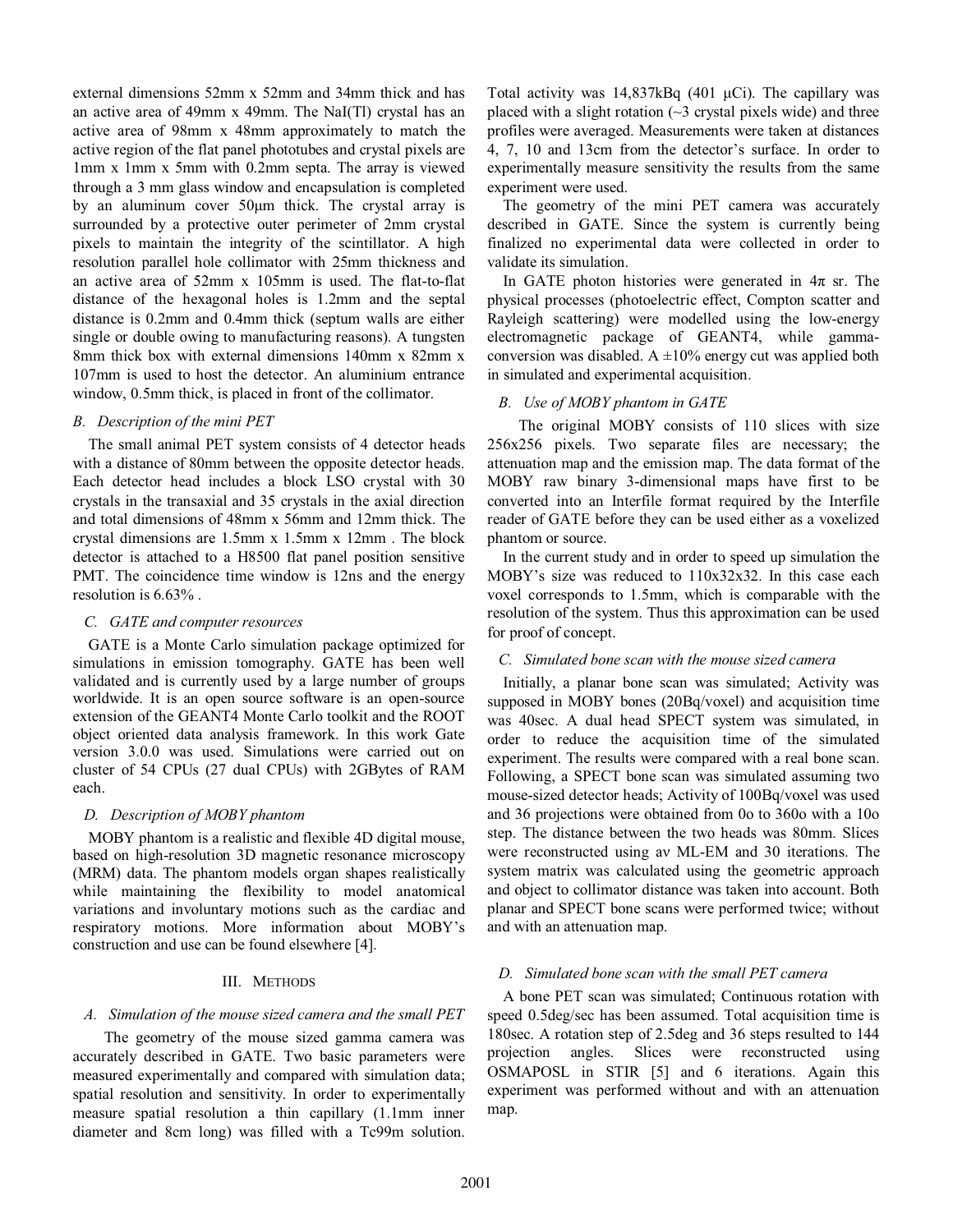#### IV. RESULTS

In Figure 1 the simulation configuration in GATE of the (a) SPECT bone scan and (b) PET bone scan are shown.



Fig. 1: Simulation configuration in GATE of the (a) SPECT bone scan and (b) PET bone scan.

## *A. Validation of the mouse sized camera*

In Fig. 2 the experimental and simulation results for spatial resolution and sensitivity are presented in (a) and (b) respectively. Very good agreement between simulation and experimental data is observed.



Fig. 2: Comparison between experimental and simulation data for the mouse sized camera. (a) Spatial resolution and (b) sensitivity. Results show very good agreement.

#### *B. Images of MOBY with the mouse sized camera*

In Fig. 3 the results from MOBY simulations with the mouse sized camera are presented. Images using only emission map (b, c, d) and both emission and attenuation map (e, f, g) are presented. The planar images are compared with a real mouse scan using  $Tc^{99m}$ -MDP. Simulation provided comparable results.

However, it must be emphasized that the real scan has approximately 190,000 counts, while the simulated scan has ~30,000 counts. In addition, the real scan was performed a few minutes after injection, thus kidneys and bladder are visible. Finally the position of MOBY is different compared to the real mouse. The most important difference is that both up legs are below the lungs, thus they contribute to the total activity. On the other hand, the legs of the real mouse are free. Two sets of four successive slices are presented as well. In planar image, as well as in reconstructed slices, the use of an attenuation map increases image blurring as it is expected.



Fig. 3: Studies with the mouse sized camera. (a) Bone scan in an alive mouse injected with Tc99m-MDP. (b) Simulated planar scan, (c) and (d) two sets of coronal slices, without attenuation map. (e), (f) and (g) Similar images with the use of an attenuation map.

### *C. Images of MOBY with the small PET camera*

The results from the similar studies using the small PET camera are presented in Fig. 4. Both emission and attenuation map were used in this case.



Fig. 4: Simulated studies with the small PET camera. (a) Saggital slice. (b) Transverse slice. Slices were reconstructed using OSMAPOSL in STIR and 6 iterations.

Although the comparison with real data is not performed yet, images show good agreement with already published data.

## V. DISCUSSION

The presented results are a "proof of concept" for the successful simulation of mouse studies. The main limiting factor of this study is sensitivity versus simulation time and will be further investigated as well as factors like: i) MOBY's resolution, ii) use of variable voxel size technique, iii) use of a cluster, iv) use of fewer MOBY slices.

The presenting authors aim in developing all necessary methods to facilitate the use of MOBY in GATE environment, in order to provide a valuable tool for the evaluation of animal prototypes in realistic-like imaging conditions. Beside the tools that allow easy manipulation of MOBY into GATE, additional scripts for tomographic reconstruction from ROOT files have been built using a custom made ML-EM algorithm and STIR. These scripts will possibly added in a future GATE version. Since MOBY is a 4D phantom, this work could be further extended and allow the study of organs movement, respiration and simulation of radiopharmaceuticals kinetics.

#### ACKNOWLEDGMENT

The authors would like to thank the group of Dr. Varvarigou for the assistance in mouse scans. Moreover we would like to thank the OpenGATE collaboration for allowing